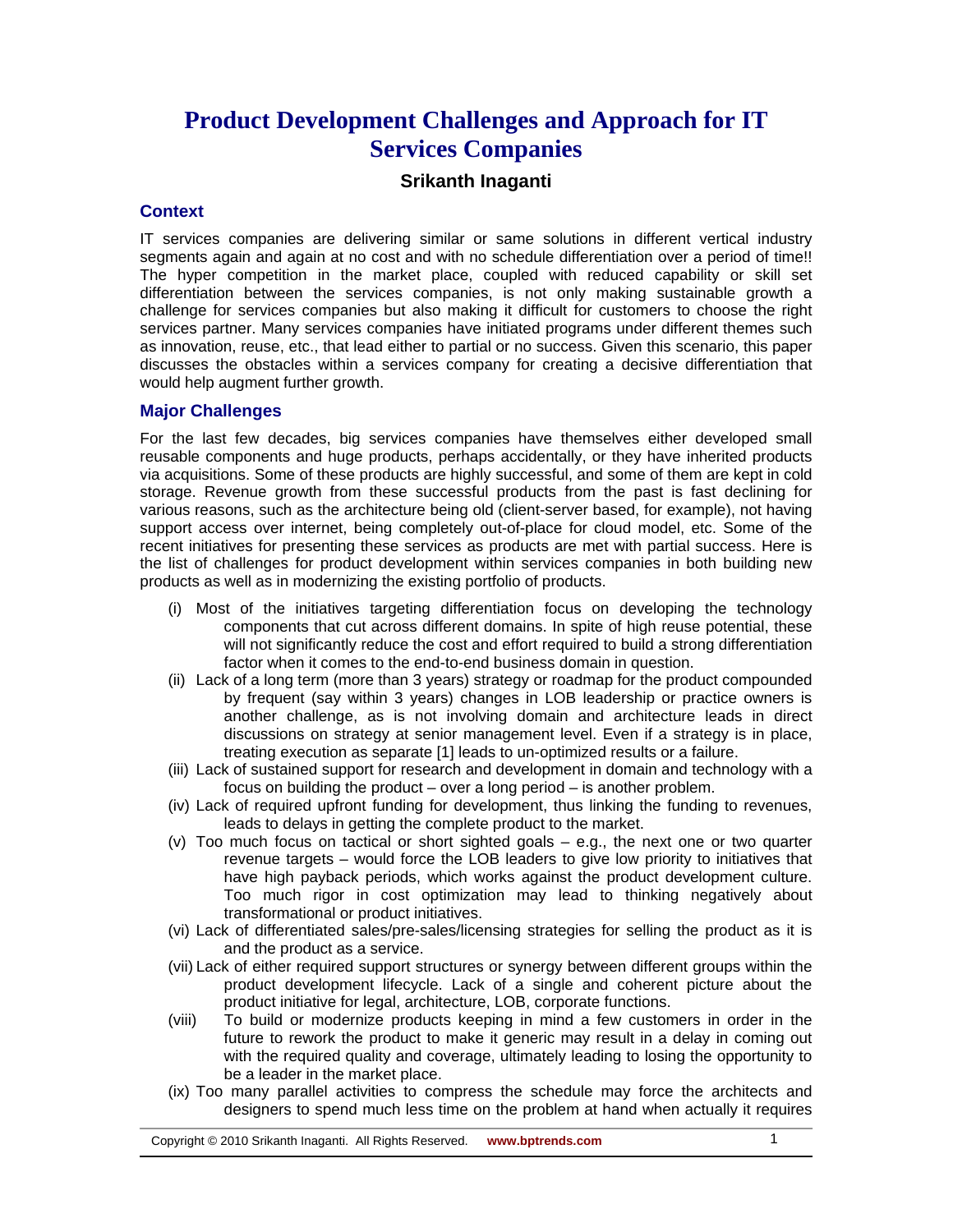right thinking upfront coupled with typical service industry productivity norms such as KLOC per day/week, resource utilization, cost vs. revenue, etc. that would successfully drive towards major reworks later, if not failures. Lack of proper controls for architects to make the architecture planning and execution right.

The following few sections try to discuss the activities and different groups that need to get involved in product development, and critical success factors, funding, revenue models, organization structure, etc., required to address some of these challenges.

# **Activities before Product Development Kickoff**

In order to create a differentiation that can generate quantum benefits, here are the enterprise wide activities to be carried out. Typically, services companies are organized into verticals or LOBs, according to industry segments, servicing customers. Once the enterprise leadership decides to make a product out of the repeatable services across various industry segments, the following are the activities that it has to carry out.

- 1. Enterprise should be willing to invest and take calculated risks. This might be simple to state but is the biggest cultural change for companies which are either conservative or not used to making investments unless there is an opportunity at hand. Please refer to funding and revenue models section for more details.
- 2. Enterprise wide opportunity identification and validation:
	- a. This requires enterprise architects and domain leads to be assigned to each vertical segment with the task of identifying the projects that are delivered to customers that can be modeled as products.
	- b. Understand the type of solutions (architecture and design) delivered.
	- c. Qualify the identified opportunities based on
		- i. Repeatability
		- ii. Expected revenue
		- iii. Current opportunity pipeline
		- iv. Verify contracts to establish IP, Copyright ownership.
			- In case earlier contracts establish the IP, copyright ownership, beyond doubt then take the existing delivery and productize it. In case earlier contracts don't establish IP, copyright ownership – develop a new product altogether.
		- v. Tentative break-even time, in case of a fresh build or modernization effort
- 3. Create a high level plan and tentative investment required.
- 4. Define the roadmap (Architecture vision, Milestones/Product releases).
- 5. In case of a decision to use open source software, evaluate its implications for product deployment or distribution strategy. If required, seek legal opinion and approval.
- 6. Register trademarks for the products being built.
- 7. Requirements capture and analysis
- 8. Develop the product.

As part of the development during the architecture elaboration, it is natural to think about using open source software in an effort to reduce the cost of development as well as tp consider the overall product license. Using open source IDEs for solution development should not be a major issue. However, while embedding open source components into runtime, consider the following aspects with respect to open source licensing and its impact on product sales.

(a) Support for open source product in the longer run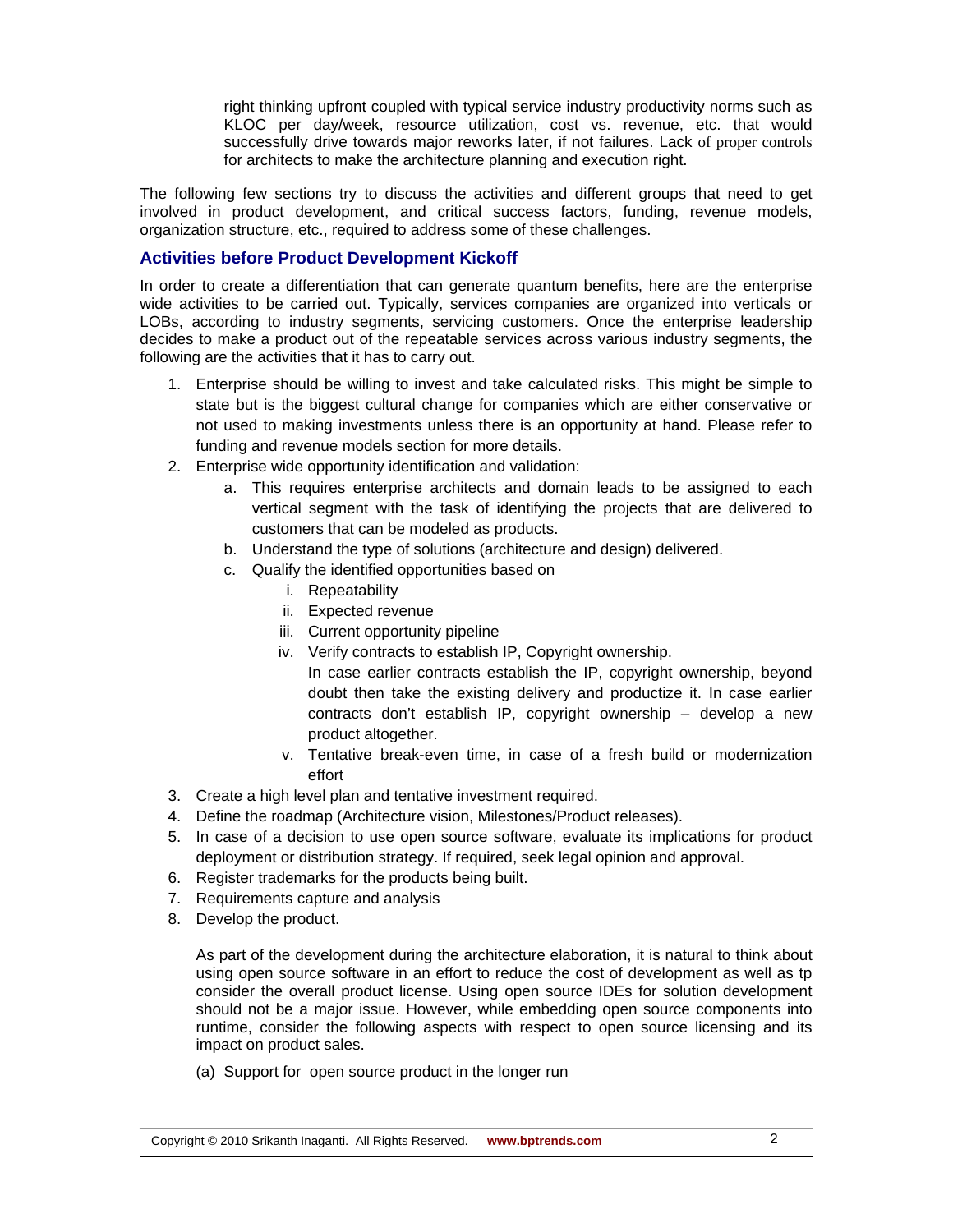- (b) IP, Copyrights protection of derivative works. This means understanding the type of license agreements such as GPL, LGPL, Apache, CDDL, etc., required.
- (c) Impact of licensing on distribution (of product) vs. hosting
- 9. Release and Rollout
- 10. Seek feedback and continuous improvement

The following diagram captures the most important and often neglected activities that need to be carried out before product development kick-off.



#### **Figure 1. Expected chain of interactions for product development kick-off**

Here are the critical success factors to create required differentiation:

- (i) Have effective synergy between strategy, operations, and sales/pre-sales, corporate and legal – to effectively mitigate any risks associated with IP, copyrights, and usage of open source, etc. As far as IP and copyrights issues are concerned, it is strongly recommended to prepare a STOP DOING [2] list as guidelines, disseminate them to all stakeholders involved with product development lifecycle and supported with regular audits by CTO and legal function.
- (ii) Deliverables from services offered in general become customer's property in most cases – if not all. In order to meet quarterly revenue targets (clinch the deals), services companies will have a tendency to sign-off on complete transfer of IP and copyrights at the end of the project. This will be suicidal if products are to be positioned as solution building blocks at a later point of time. This is the trap that companies running after short-term growth without long-term thinking will fall into. Hence, it is also recommended that all RFP responses that contain the products should be scrutinized by a council/task force responsible for ensuring that services companies will not give away their IP and copyrights, by mistake or without a strong reason approved by corporate leadership.

Copyright © 2010 Srikanth Inaganti. All Rights Reserved. **www.bptrends.com** 3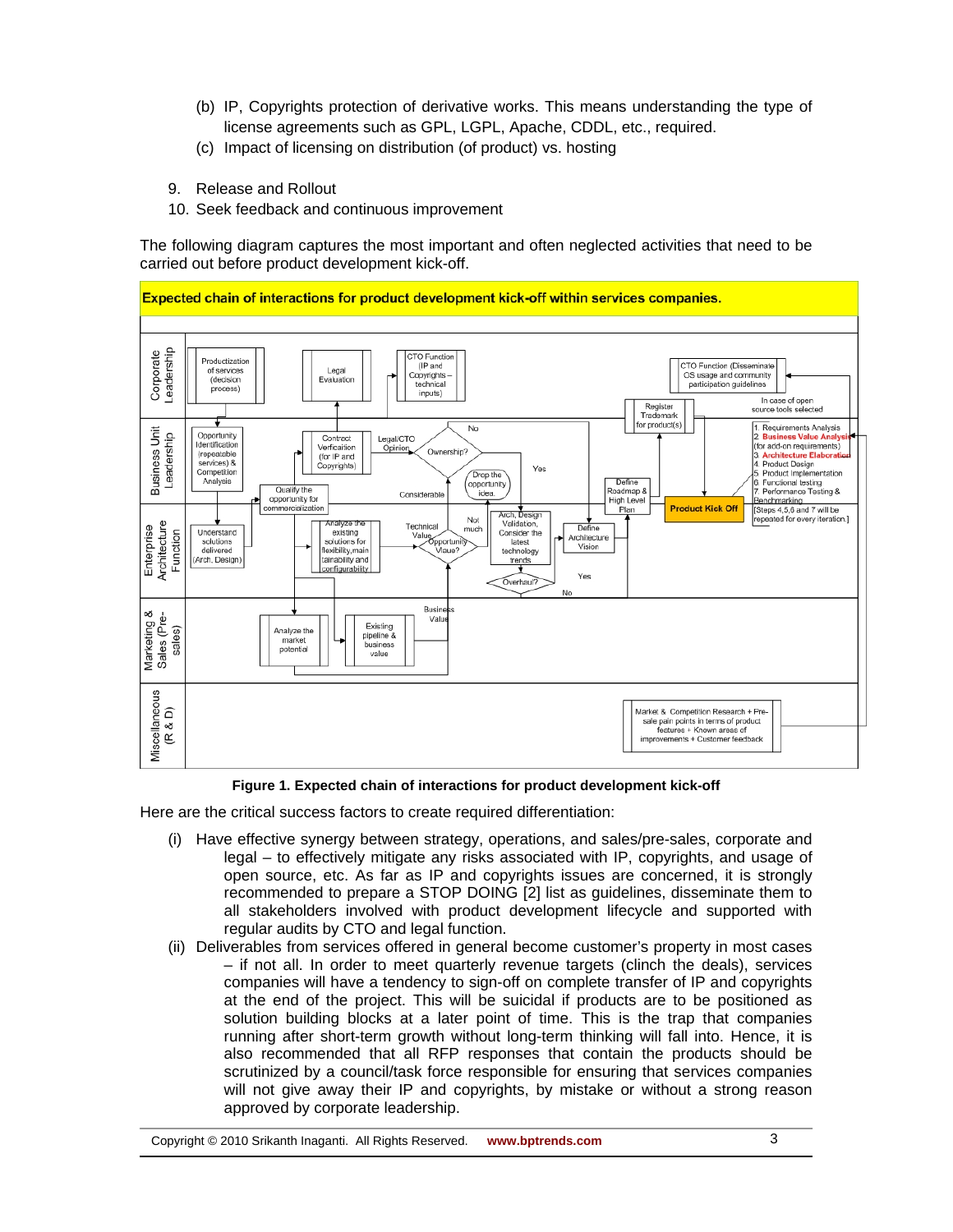- (iii) Focus on converting or building end-to-end business domain solutions as products not technology specific components or solutions. Leverage Xtreme programming and agile methodologies to incrementally develop the product.
- (iv) Define long term strategy and invest accordingly. STOP DOING: Never build a product while keeping just current projects pipeline in mind. Project delivery timelines would force product development team to take some shortcuts that lead to compromise on the quality and domain coverage. Make sure that reworks are minimal in future.
- (v) Need to hire seasoned product managers to bring in best practices in product lifecycle management or groom capable service line managers into product managers. These product managers should have balanced knowledge about market insights, business domain, and technology.
- (vi) Define right organization structure within each LOB for products. Please refer to suggested organization structure section for more details.
- (vii) Define different performance metrics for product business unit. Need to move away from utility and profit center driven performance models at least in the shorter term (perhaps for 1-2 years after the product hits the market) while building the product or until the product matures enough.
- (viii) Define incentive or reward model for other support functions to work on product initiatives – to improve motivation and cooperation levels. Please refer to the following section for more details.
- (ix) Involve domain and architecture leaders in strategy discussions at senior management level to bring up a partnership model approach. Please note that senior resources or seasoned consultants don't prefer to be order takers and not involving them leads to disorientation.
- (x) While building the product, it is critical to bring specialists or solution architects, and technical leads to report into enterprise architect for better control on the product evolution. It is high time that services company leadership should elevate the enterprise architecture function as true advisory but not reporting function on the field.
- (xi) Rather than attaching domain leads and enterprise architects to end-to-end project deliveries on a day-to-day basis after the architecture and design phase is over, they should be treated as change agents by separating them into product engineering group so that they get enough time to think forward to improve the product features and qualities further.
- (xii) Define the traditional as well as cloud specific revenue models, if the product can be consumed via cloud. Please refer to following section for more details on cloud revenue models.

# **Funding and Revenue Models**

There are two familiar models based on the source of funding. One is corporate funding and the other is LOB funding. Although there are notional differences in the sense that LOB seeks approval for budgeting the product development or modernization, from the corporate as part of the long-term or strategic planning, the impact of the source of funding and the way it is funded on product evolution is quite different. LOB funding helps make the business unit head and his/her team effective partners to incrementally develop the product, and immediately take the product pieces (individual modules or service offerings) to market to get feedback for further improvements in the next cycle of planning. The portions of the incremental revenues accrued from the interim product releases can be utilized to further improve the product features.

Here are the pros and cons of different funding models.

| <b>Corporate Funding</b>                                 | <b>LOB Funding</b> |  |
|----------------------------------------------------------|--------------------|--|
|                                                          |                    |  |
| Copyright © 2010 Srikanth Inaganti. All Rights Reserved. | www.bptrends.com   |  |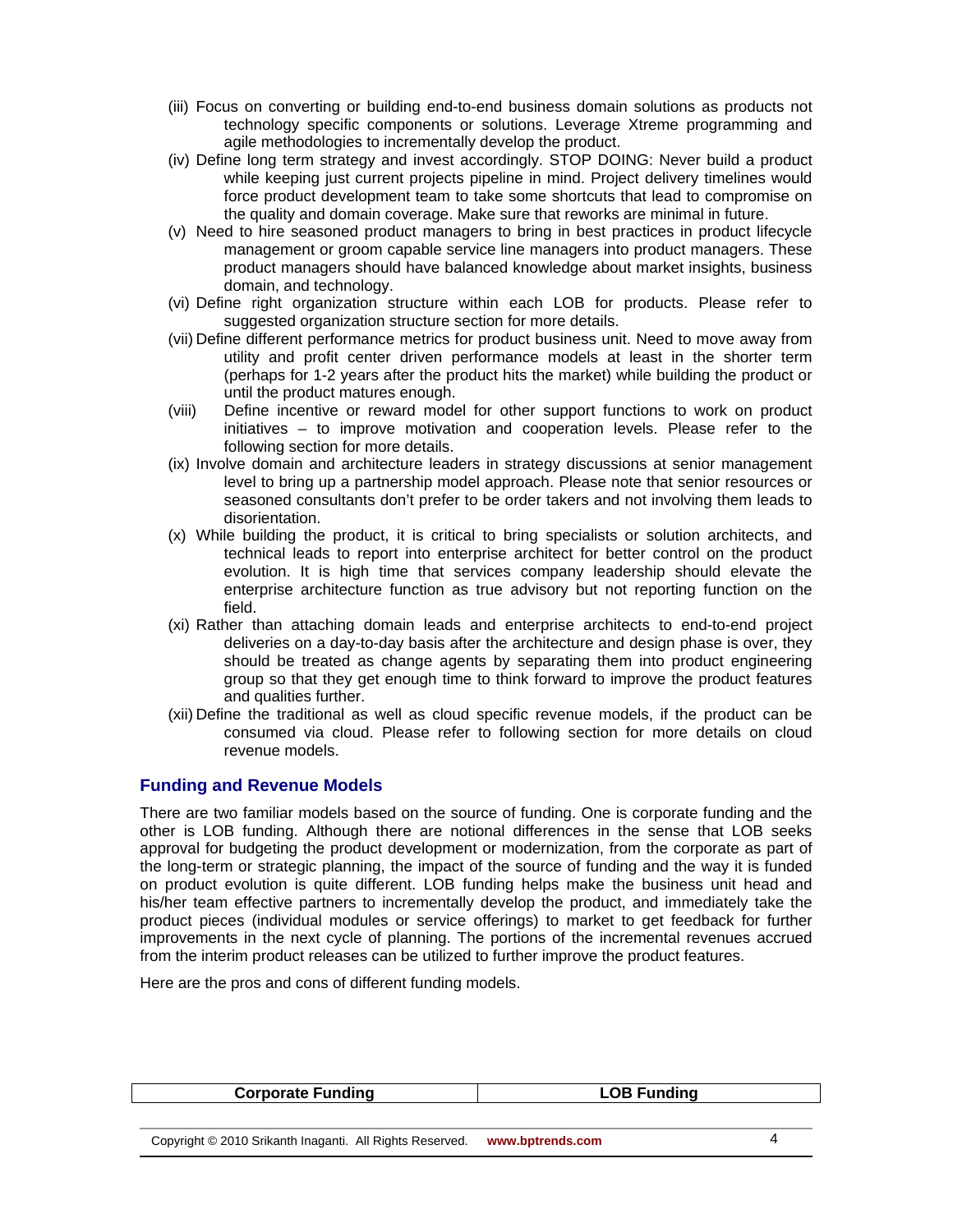| Top-down strategy, tends to be complete/one-<br>time funding and imposes constraint on product<br>development schedule, Typically sought when<br>strong business case exists but the cost of it<br>cannot be borne by LOB, Typically comes<br>when seasoned/excellent product manager or<br>leadership initiates the product | Bottom-up strategy<br>Incremental funding $-$ for the lack of securing<br>funds from corporate, corporate gives enough<br>freedom to LOB leadership to invest and show<br>results in a agreed time frame.                                                                                                                                                                                                                                                                                                                |  |
|------------------------------------------------------------------------------------------------------------------------------------------------------------------------------------------------------------------------------------------------------------------------------------------------------------------------------|--------------------------------------------------------------------------------------------------------------------------------------------------------------------------------------------------------------------------------------------------------------------------------------------------------------------------------------------------------------------------------------------------------------------------------------------------------------------------------------------------------------------------|--|
| No maneuverability for the lack of incremental<br>approach, Tends to be strategy $-$ execution [1]<br>approach.                                                                                                                                                                                                              | More domain focused, Tends to be strategy as<br>a choice cascade, more maneuverability in<br>terms of changing the direction<br>[choice<br>cascade model, 1]                                                                                                                                                                                                                                                                                                                                                             |  |
| Once the corporate leadership involved, LOB<br>leaders may not feel enough freedom to<br>innovate or experiment.<br>Easy to get deviations or waivers from routine<br>business targets.<br>High attention/focus will be given by all support<br>functions like all technology practices.                                     | Sense of partnership model between LOB and<br>corporate leaders, LOB leaders are in control<br>of product evolution decisions<br>Bringing alignment across LOBs for required<br>support is difficult in situations where every<br>business unit has their own business targets.<br>For example, support function loaning the<br>resource at market value rather than at<br>individual CTC would bloat up the cost and                                                                                                    |  |
|                                                                                                                                                                                                                                                                                                                              | hence LOB leaders will be forced into tradeoff<br>and quality of resources<br>cost<br>between<br>especially when it comes to cost of architects<br>or consultants. Also in support function<br>leadership point of view, what is the motivation<br>for them to loan resource at low price?                                                                                                                                                                                                                               |  |
| Relatively short (base) product development<br>lifecycle, perhaps large break-even period. Too<br>many releases for testing within the market,<br>and improvements may not work out as<br>corporate leadership might not prefer to wait for<br>too long - especially in services sector.                                     | Long cycle time to come out with complete<br>product - as incremental development is<br>dependent on profit and loss of LOB. Hence, it<br>is suggested to leverage SaaS and cloud<br>architectures for revenue generation right from<br>the first iteration or phase of development. It is<br>critical<br>select those<br>to<br>modules/service<br>offerings that have a strong business case to<br>go for cloud based deployments. Please refer<br>to section on expected generic product<br>features for more details. |  |
| Expect delays in making major decisions<br>especially to adjust the strategy as per the<br>feedback.                                                                                                                                                                                                                         | Product evolution can be linked to different<br>application deliveries as long as contracts are<br>in favor in terms of IP and copyrights.                                                                                                                                                                                                                                                                                                                                                                               |  |
| Marketing, Sales functions will have to wait for<br>relatively long time to show case                                                                                                                                                                                                                                        | Marketing, sales functions get the incremental<br>finished product builds (modules or individual<br>service offerings) to show case, raise the<br>enthusiasm from potential customers and get<br>timely feedback to readjust the decision made.                                                                                                                                                                                                                                                                          |  |
| Some of the initiatives driven at the corporate level, like innovation, reuse, etc., can be leveraged<br>for further enhancing the product to make up for any shortcomings in the funding. This might<br>involve getting the buy-in from the innovation leadership and assessment of alignment with their<br>objectives.     |                                                                                                                                                                                                                                                                                                                                                                                                                                                                                                                          |  |

Nowadays, hype around cloud architectures [3] opens up new revenue models in addition to typical user based licensing of products. Before that, domain leads and enterprise architects will have to assess how the product fits into the cloud model – that needs answer to the following important questions.

(i) Is the "pay as you go" model appropriate for the type of utility it is [5]?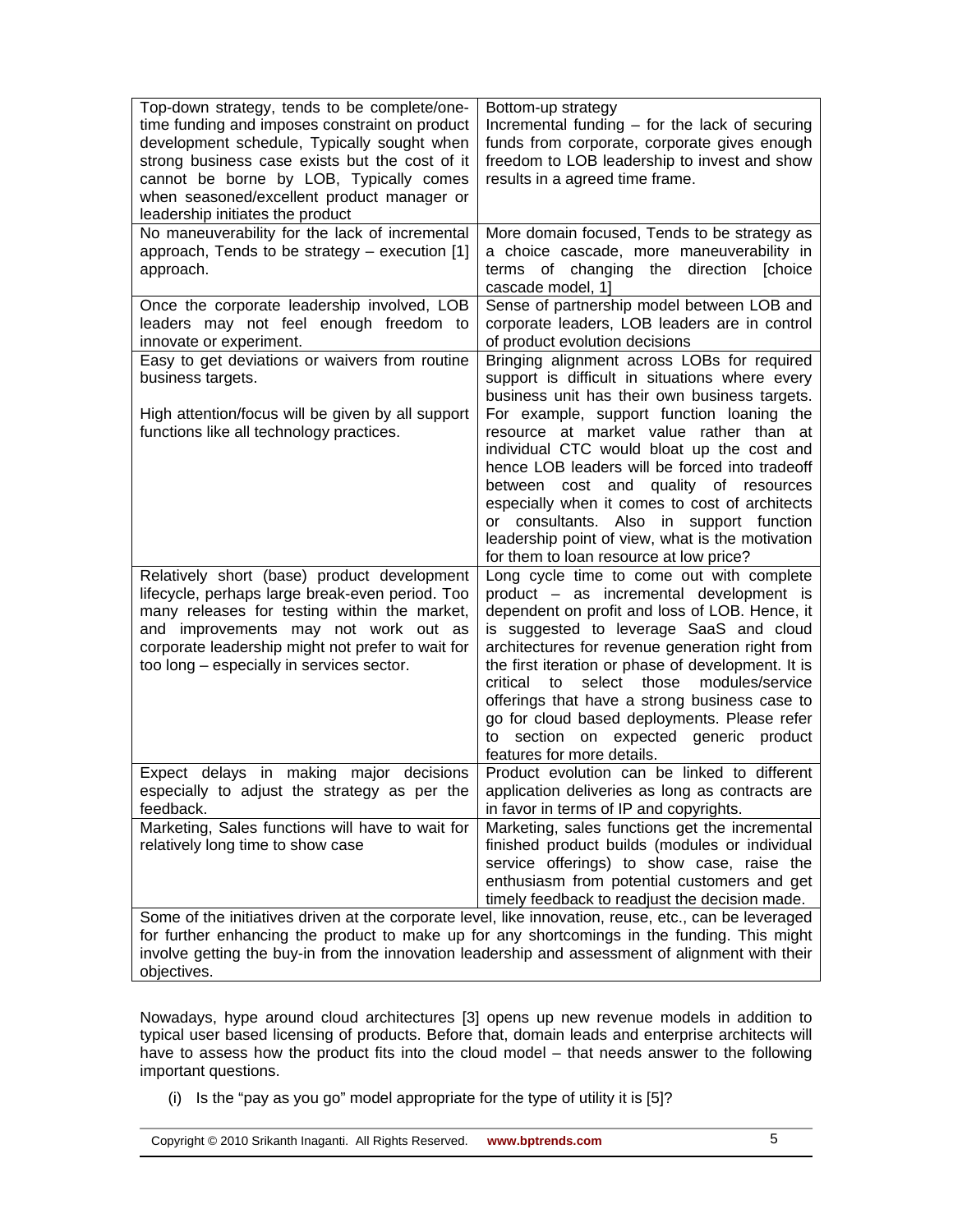- (ii) Is load fluctuation high enough to go for dynamic provisioning of CPU and storage?
- (iii) What type of cloud would be better? Public or private or hybrid?
- (iv) Platform choice consideration Should the cloud platform be chosen right at the beginning OR should we delay that till the deployment time? This depends on whether to leverage all 3 delivery models such as IaaS, PaaS and SaaS or only two such as IaaS and SaaS. If at all PaaS had to be chosen as one of the cloud delivery channels, business analysts and architects had to be extremely careful about the vendor lock-in risk. One of the key decision driver during the platform choice should be the ability to move from one vendor to other without major effort. For example, an application developed for Google App engine can be moved to Cloud Foundry without any changes [6]. Other associated considerations are whether cloud hosting forces intrusive integration via cloud platform API into the product or not? Whether or not chosen cloud platform necessitates tweaking the application or product with platform specific API?

Type of cloud hosting depends on the type of application [5], cost reduction goals in terms of CAPEX and OPEX, kind of customers expected, expectations on economy, security, and control. As a rule of thumb (which may not be true in all the cases), non-critical/support function related, high volume usage applications by individual consumers can be better candidates for public cloud hosting where as applications that are targeted at enterprises such as hospital management system for big hospitals or dispensaries are potential targets of private cloud. Please be noted that distinction between different types of clouds is expected to blur in coming few years time as governance models get standardized, matured to make the customers comfortable.

The following are typical revenue models that can be applied for products that are SaaS compliant.

- (i) User Based Licensing + Customization Costs + Annual Maintenance Costs: Typical model where product is restricted by a mechanism that restricts its usage for either a particular maximum number of users or maximum number of concurrent users. Customization costs are charged as per actuals. Standard maintenance costs either on time and material basis or at flat rate. Another variation to this is enterprise licensing which offers unlimited usage in terms of number of users and transactions.
- (ii) Private cloud + Transaction Based Charging (TBC): This comes with infrastructure CAPEX for provider and pay as you use model for consumers, be it individuals or small or big enterprises. In this number of transactions executed from each activity or business process can be captured using Billing and Metering module within the product.
- (iii) Public cloud + Transaction Based Charging (TBC): This is similar to private cloud plus transaction based funding except that CAPEX is not borne by the actual provider of the product.

The options (ii) and (iii) are like post-paid connections from a mobile service operator or pay utility bills at the end of every month. Especially in the case of health care provider space, few enterprise customers are asking for user based licensing in spite of cloud hosting!! These customers want to take advantage of enterprise licensing as a flat rate rather than paying per use – which is typically high for a 50+ bedded corporate hospital. Cloud hosting with user based licensing is like pre-paid card from a mobile service operator.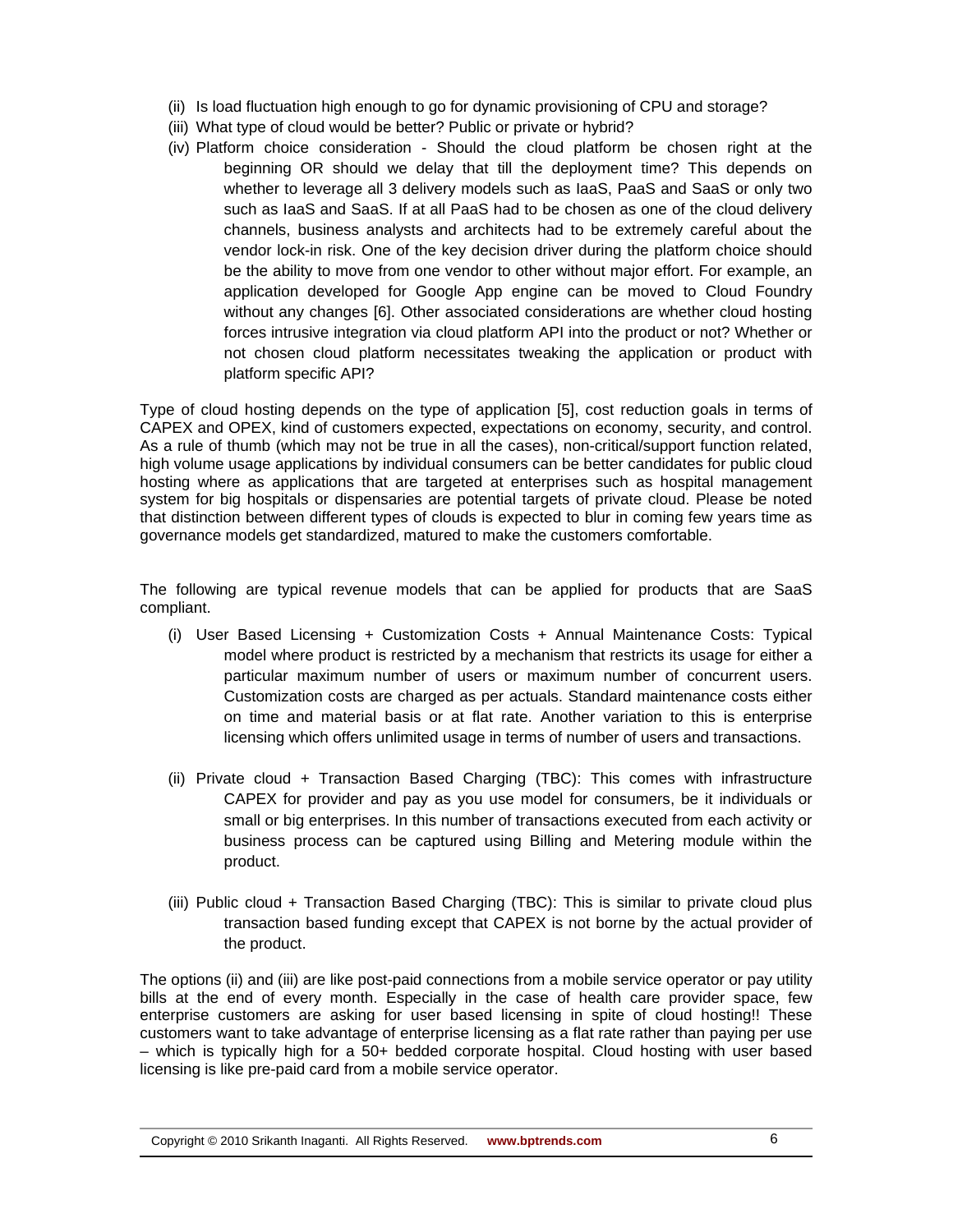- (iv) Private cloud based + User Based Licensing + Annual Maintenance Costs: This model restricts the number of users per application as well which indirectly maps more or less onto the number of transactions in a time-bound usage within a day, 9:00 a.m. to 6:00 p.m. But if the regular usage goes beyond a certain number of users, provider would be at loss compared with CLOUD PLUS TBC. Hence, it is essential for the provider to understand the dynamics of usage and finalize on the rates. Please note this is in addition to processing storage charges at the infrastructure and platform level. Annual maintenance costs can be attributed to any additional customization requests, specific customer requirements that can be catered to via service versioning, etc.
- (v) Public cloud + User Based License + Annual Maintenance Costs: This is similar to option (iv) above except that there is no CAPEX required for provider for infrastructure.

# **Suggested Organization Structure**

Within each vertical segment or LOB, product business can be treated as sub-organization. Product domain and engineering teams should be measured differently than service industry norms such as utilization, cost vs. revenue, and other factors. Product engineering manager, product architect, domain lead, and product development head should be part of research team. Few of the specialists or technical leads would assist product architect in doing research and proof of concepts, as needed. Some specialists or solution architects and business analysts can get aligned ON and OFF with product customization works on demand.



**Figure 2. Suggested Organizational Structure** 

# **Typical Product Requirements**

It is essential to keep a type and region specific segmentation of customers right from the beginning to develop a decent product. For example, in the healthcare provider space, typically there will be slight variations in the data captured for registration of patients between corporate, army, navy, and public/government owned hospitals. Practically, it is not possible to capture all the scenarios right at the beginning. However, making the product architecture comply with SOA or service design principles would make the system amenable for future changes. Hence, product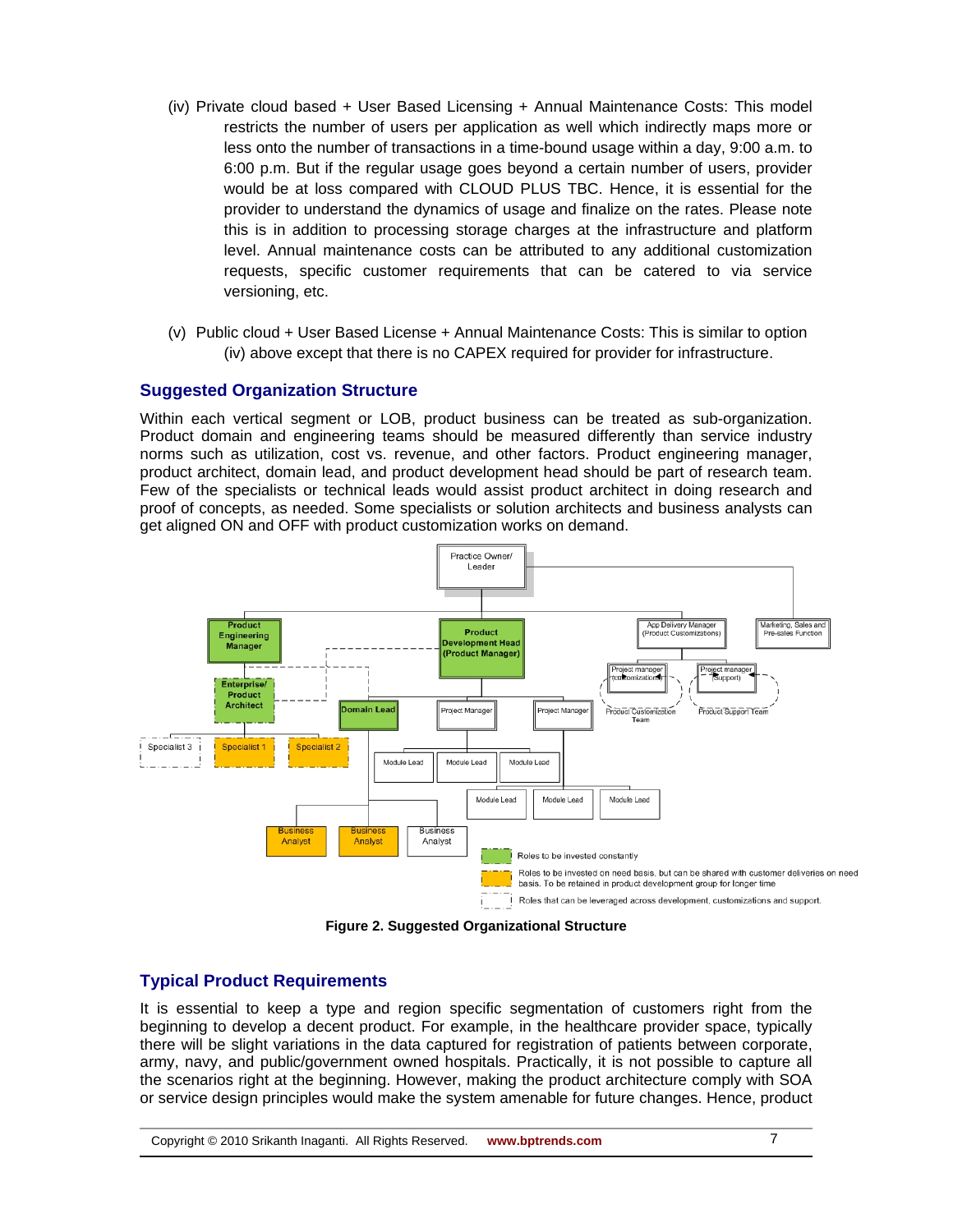maturity improves over a period of time as more and more variations are designed into it. Note that product maturity in the world of SOA is closely associated with SOA maturity level [4]. The following diagram shows typical product requirements that architect has to be concerned with apart from non functional requirements.



**Figure 3. Typical Product Requirements** 

# **Conclusions**

Typically, service companies are partners to the customer for a specified time frame throughout the delivery plus warranty period. In a lucky scenario, they will be partners for the maintenance period as well. Most of the time the work gets done in a reactive mode. In other words, services companies are used to develop systems for stated requirement and transfer the ownership during the warranty period before pushing it to maintenance phase. Product business is entirely different and services companies are expected to scale up to be true partners to customers over a long period of time, expect to be pro-active and continuously innovate/improve on the product features – via regular product releases and rollouts – for those who sign annual maintenance contracts. This can only be achieved with an appropriate business model defined for the product and performance models defined for different roles within product business unit, through domain and technology thought leadership and guidance supported by continuous funding to do market/domain analysis, technology research in a cost center model approach.

# **Author**